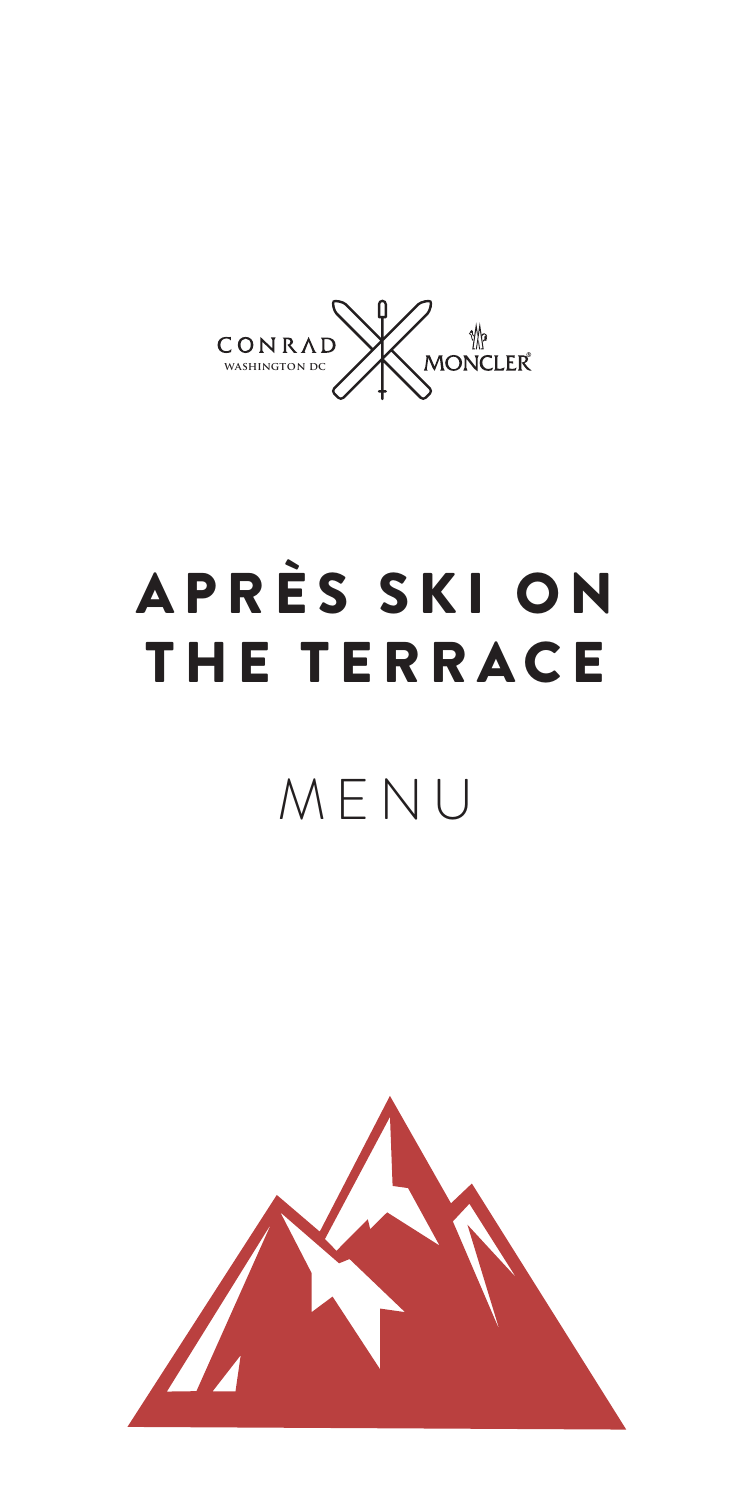# COCKTAILS

#### Montagne et Monastère \$17

*inspired by Moncler* Founding Spirits Amaro, Lambrusco

#### Hot Buttered *Run* \$20

Plantation Pineapple Rum, Fermented Pineapple Juice, Spiced Butter Nog

#### Haute Toddy \$18

Delord 25yr Bas Armagnac, Appleton Estate Rum, Flowery Black Tea, Lemon Juice, Honey, Angostura Bitters

#### On the Slopes \$16

Wheatley Vodka, Cinque Aperitivo, St. Germaine, Cherry Heering, Blood Orange Juice, Lemon Juice, Honey Syrup

#### Fox Tail \$19

Blade & Bow Bourbon, St. Elizabeth All Spice Dram, Lime Juice, Angostura Bitters

#### Spiced Wine \$14

Festive seasonal spices, served hot

#### Artisanal Cider \$10

Served hot Add a shot of bourbon or rum \$4

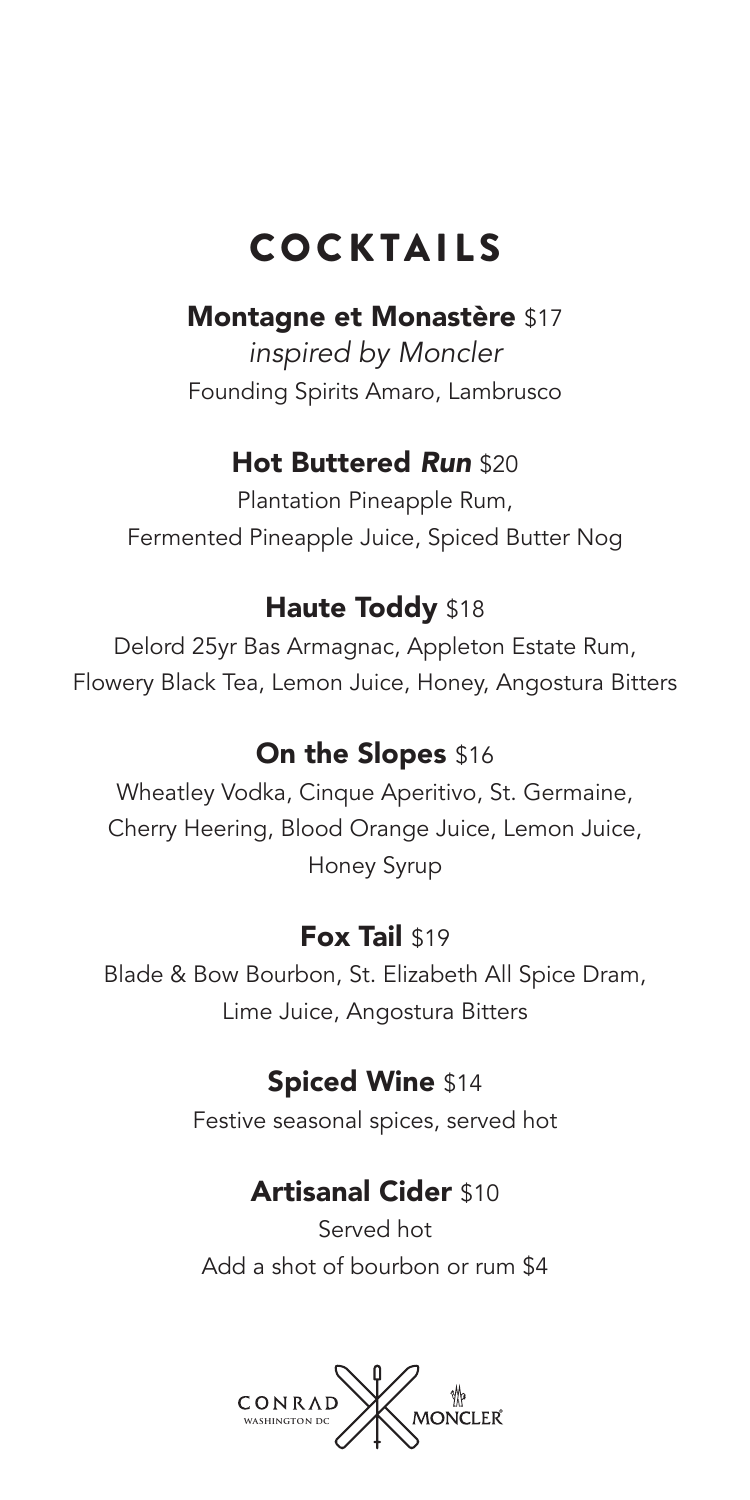## **WINE**

#### Bubbles

Luca Paretti, Prosecco, Italy \$12/\$48 Roederer Estate, France \$22/\$88 Cristal, France 2004 \$320

#### **White**

Tornatore Etna Bianco, Italy 2017 \$16/\$64 Chateau La Nerthe, Chateauneuf du Pape, France 2016 \$26/\$104 Simonsig Chene, Chenin Blanc, South Africa 2016 \$17/\$68

#### Red

Copain Les Voisins, Pinot Noir, California 2016 \$19/\$76 Agricola Punica, Barrua, Italy 2015 \$21/\$84 Austin Hope, Cabernet, California 2017 \$17/\$68

### BEER

Oud Beersel Sourblend Grand Cru, Belgium \$19 Scaldis Noel, Belgium \$15 Meteor Pilsner, France \$8 Union Craft Brewing Foxy Red Autumn IPA, Baltimore \$10

### FIRESIDE PORT EXPERIENCE

Warm yourself by the hearth with a bottle of legendary Fonseca '94 vintage port. Your bottle will be opened and decanted table-side with a traditional glass breaking method and paired with Rogue Valley Stilton-style cheese.

\$450 - *Serves four to twelve guests.*